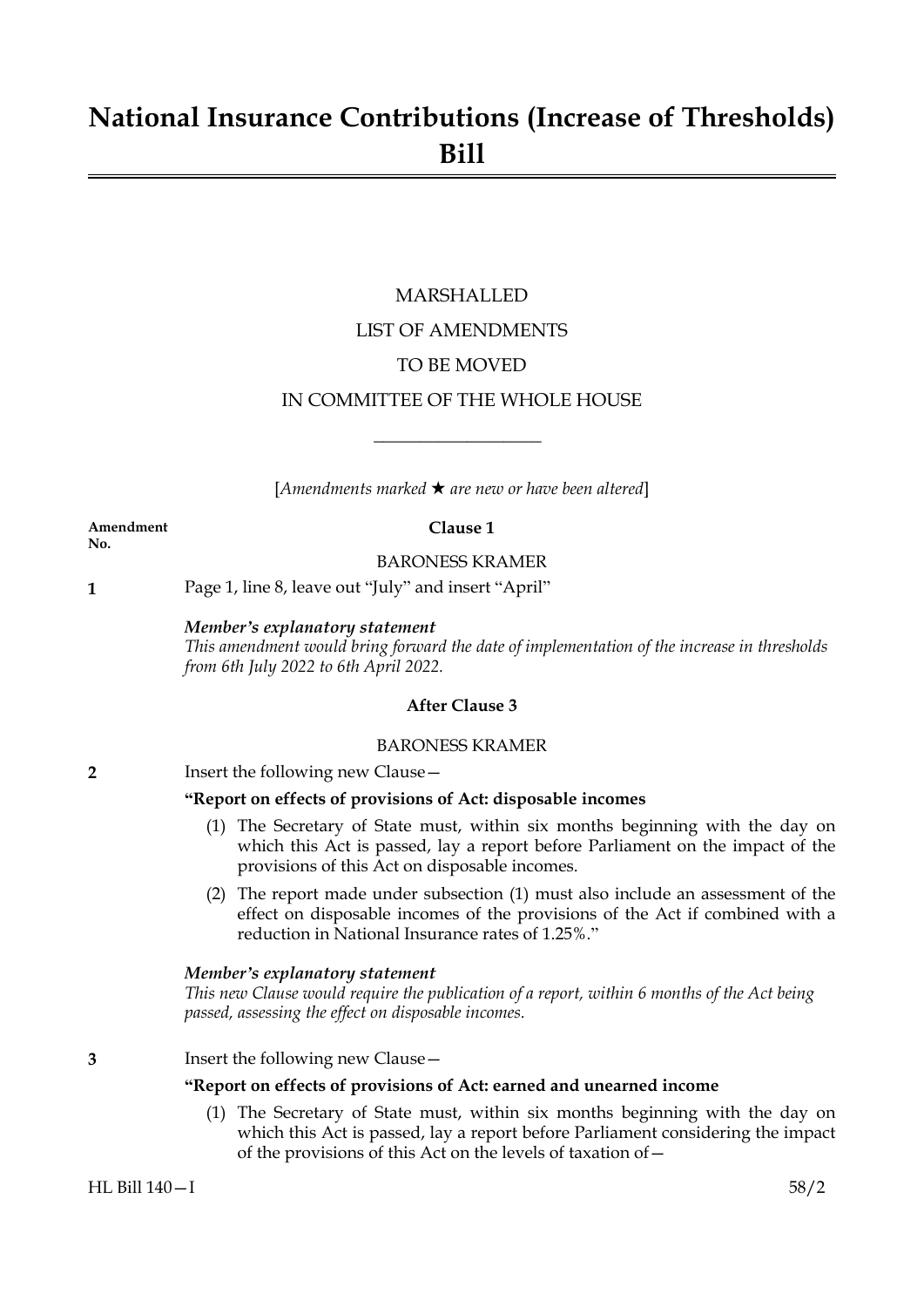#### **After Clause 3** *- continued*

- (a) earned income, and
- (b) unearned income.
- (2) The report made under subsection (1) must also include an assessment of the effect of the provisions of this Act on the levels of taxation of—
	- (a) earned income, and
	- (b) unearned income,

if combined with a reduction in the basic rate of income tax from 20% to 19%."

#### *Member's explanatory statement*

*This new Clause would require the publication of a report, within 6 months of the Act being passed, assessing the effect on earned and unearned income.*